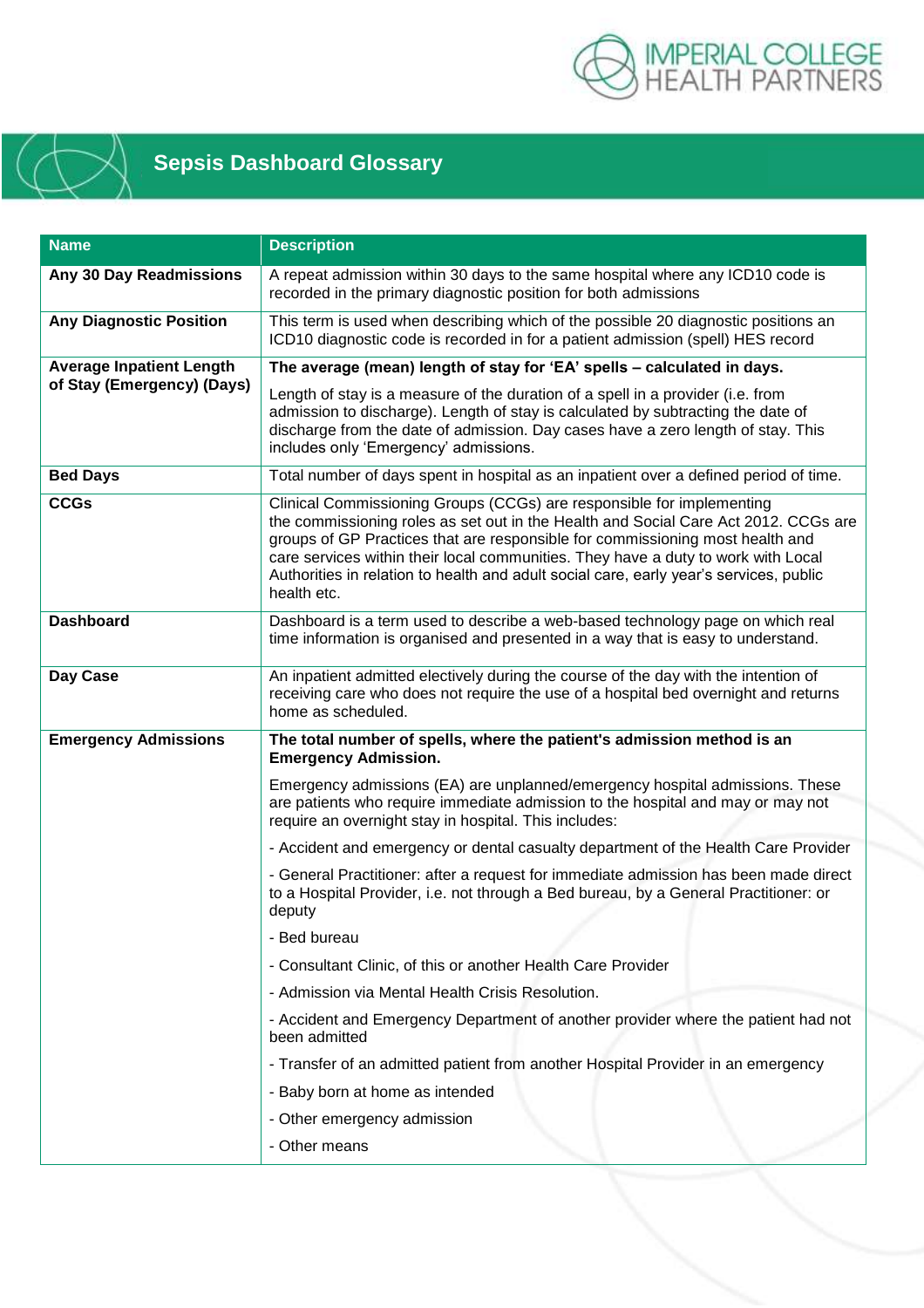IMPERIAL COLLEGE<br>HEALTH PARTNERS

| <b>Emergency Admissions</b><br><b>Mortality Rates</b> | A percentage of EA spells where the patient died in hospital.                                                                                                                                                                                                                                                                                                                                                                                            |
|-------------------------------------------------------|----------------------------------------------------------------------------------------------------------------------------------------------------------------------------------------------------------------------------------------------------------------------------------------------------------------------------------------------------------------------------------------------------------------------------------------------------------|
|                                                       | The total EA spells where the patient died in hospital (dismeth $= 4$ )                                                                                                                                                                                                                                                                                                                                                                                  |
|                                                       | / The total EA spells.                                                                                                                                                                                                                                                                                                                                                                                                                                   |
| ICD 10 Codes                                          | The International Statistical Classification of Diseases and Related Health Problems<br>10th Revision (ICD-10) is a coding of diseases and signs, symptoms, abnormal<br>findings, complaints, social circumstances and external causes of injury or diseases,<br>as classified by the World Health Organization (WHO). Also referred to as diagnosis<br>codes.                                                                                           |
| <b>ICD10 1-30 Day</b>                                 | The number of Spells with a Readmission within 1-30 days                                                                                                                                                                                                                                                                                                                                                                                                 |
| <b>Readmissions (Any</b><br>Primary ICD-10)           | Number of spells that had a subsequent 'non-elective' admission (at any provider)<br>within 1 to 30 days of the original spell discharge date. The subsequent admission is<br>counted regardless as to any of the ICD10 diagnosis codes, either in the original spell<br>in the cohort, or the subsequent spell.                                                                                                                                         |
| <b>ICD10 30 Day</b><br><b>Readmissions</b>            | A repeat admission within 30 days to the same hospital where the same ICD10 code<br>is recorded in the primary diagnostic position for both admissions.                                                                                                                                                                                                                                                                                                  |
| <b>ICU Bed Days</b>                                   | The total number of days spent in an Intensive Care Unit (ICU).                                                                                                                                                                                                                                                                                                                                                                                          |
|                                                       | A bed day is a day during which a person is confined to a bed in an ICU and in which<br>the patient stays overnight in hospital. Bed days are calculated by subtracting the<br>episode end date from the episode start date.                                                                                                                                                                                                                             |
| Inpatient                                             | An inpatient is 'admitted' into hospital for treatment, this may or may not require an<br>overnight bed stay - day cases are also classed as inpatients with a zero-bed day<br>stay i.e. less than 24 hours.                                                                                                                                                                                                                                             |
| <b>Intensive Care Unit (ICU)</b>                      | The department that specialises in the care of patients whose conditions are life<br>threatening and who require comprehensive intensive care and constant monitoring.                                                                                                                                                                                                                                                                                   |
| Length of Stay (LOS)                                  | Length of stay is a measure of the duration of a single period of hospitalisation.<br>Inpatient days are calculated by subtracting the day of admission from the day of<br>discharge e.g. a patient admitted on the 1 <sup>st</sup> January and discharged on the 5 <sup>th</sup><br>January would have a length of stay of 4 days.                                                                                                                      |
| <b>National</b>                                       | All NHS organisation across England                                                                                                                                                                                                                                                                                                                                                                                                                      |
| <b>Practice</b>                                       | A practice is a type of business in which a medical practitioner or group of<br>practitioners work with patients in order to diagnose and treat illnesses, injuries, or<br>other medical conditions that require care.                                                                                                                                                                                                                                   |
| <b>Primary Diagnostic</b><br><b>Position</b>          | For each patient admission a record is generated by the Provider Trust. Each<br>admission may have up to twenty ICD10 diagnosis codes recorded to reflect how the<br>patient is treated. The primary diagnostic position is when the ICD10 code in question<br>is recorded in the first of the possible twenty ICD10 code positions in the admission<br>record and is generally regarded as the reason for admission.                                    |
| <b>Provider Trust</b>                                 | This is an NHS organisation that provides specialist care, often referred to as a<br>Hospital Trust.                                                                                                                                                                                                                                                                                                                                                     |
| <b>Secondary Diagnostic</b><br><b>Position</b>        | For each patient admission a record is generated by the Provider Trust. Each spell<br>may have up to twenty ICD10 diagnosis codes recorded to reflect how the patient is<br>treated. The secondary diagnostic position is when the ICD10 code(s) in question are<br>recorded in diagnostic positions two to twenty in the admission record and is<br>generally regarded as an associated conditions or comorbidities active at the time of<br>admission. |
| <b>Spell</b>                                          | A spell is the total continuous time that a patient stays in hospital from admission to<br>discharge.                                                                                                                                                                                                                                                                                                                                                    |